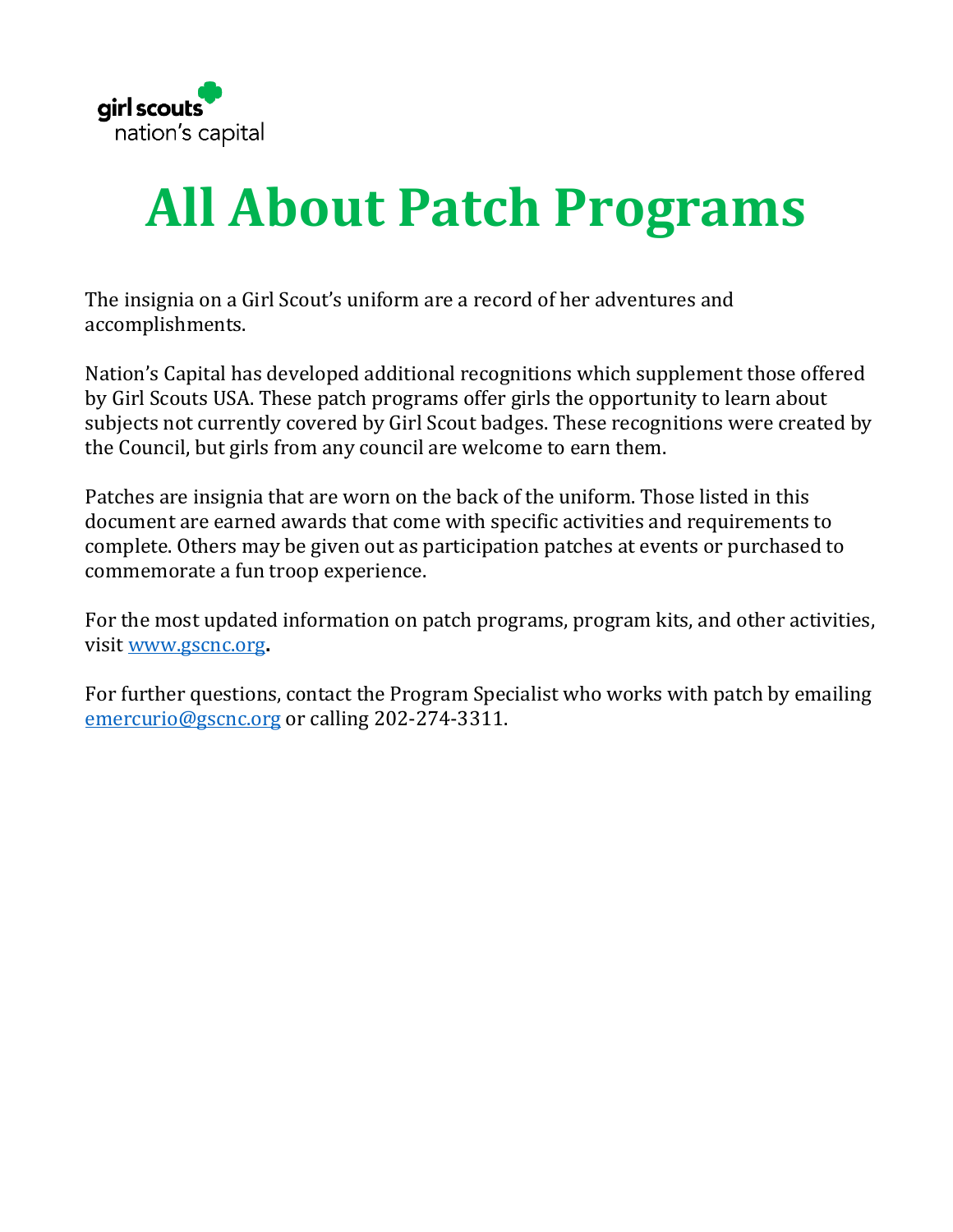## **Patch Programs**

|             |                                                                                                                                                                                                                                                                                                                                                                        | <b>Appropriate Level</b> |   |  |   |   |   |
|-------------|------------------------------------------------------------------------------------------------------------------------------------------------------------------------------------------------------------------------------------------------------------------------------------------------------------------------------------------------------------------------|--------------------------|---|--|---|---|---|
| Theme       | <b>Kit or Resource</b>                                                                                                                                                                                                                                                                                                                                                 | D                        | B |  | C | S | A |
|             | <b>African-Americans in Congress</b><br>Challenges girls to explore contributions made to history by<br>black leaders and to learn advocacy strategies to make a<br>difference in their communities. This program was made<br>possible through a partnership with the Congressional Black<br>Caucus Foundation and by generous donations from Dell and<br>Faye Fields. |                          |   |  |   |   |   |
|             | <b>Election Connection</b><br>Prepares girls for their future role as informed voters. The<br>program gives girls opportunities to take an active part in<br>encouraging voters today. Only available during presidential<br>election years.                                                                                                                           |                          |   |  |   |   |   |
| Civics      | Inauguration<br>Learn about the presidential inauguration ceremony with<br>excursions, activities, and crafts.                                                                                                                                                                                                                                                         |                          |   |  |   |   |   |
|             | <b>Discover the Nation's Capital</b><br>Explore the rich history of Washington, DC by visiting<br>landmarks, museums, governmental offices, gardens, statues,<br>and memorials throughout the district.                                                                                                                                                                |                          |   |  |   |   |   |
|             | <b>The Gift of Trees</b><br>Learn about the international friendship and cultural exchange<br>the brought the famous cherry blossoms to Washington, DC.<br>Plus, learn about the importance of trees and their role in our<br>environment. Developed in partnership with the National<br>Cherry Blossom Festival.                                                      |                          |   |  |   |   |   |
|             |                                                                                                                                                                                                                                                                                                                                                                        |                          |   |  |   |   |   |
|             | <b>Endangered Species</b><br>Learn to protect wildlife and the environment by exploring the<br>Endangered Species Act, investigating different endangered<br>species, and making a difference in your own community! This<br>patch program was created in partnership with NOAA.                                                                                       |                          |   |  |   |   |   |
| Environment | <b>Water Drop</b><br>Learn about water quality and take action to protect and<br>restore local water sources. This program includes a different<br>patch for each Girl Scout level. This patch program was created<br>in partnership with the United States EPA, NASA, and the<br>Smithsonian Institution.                                                             |                          |   |  |   |   |   |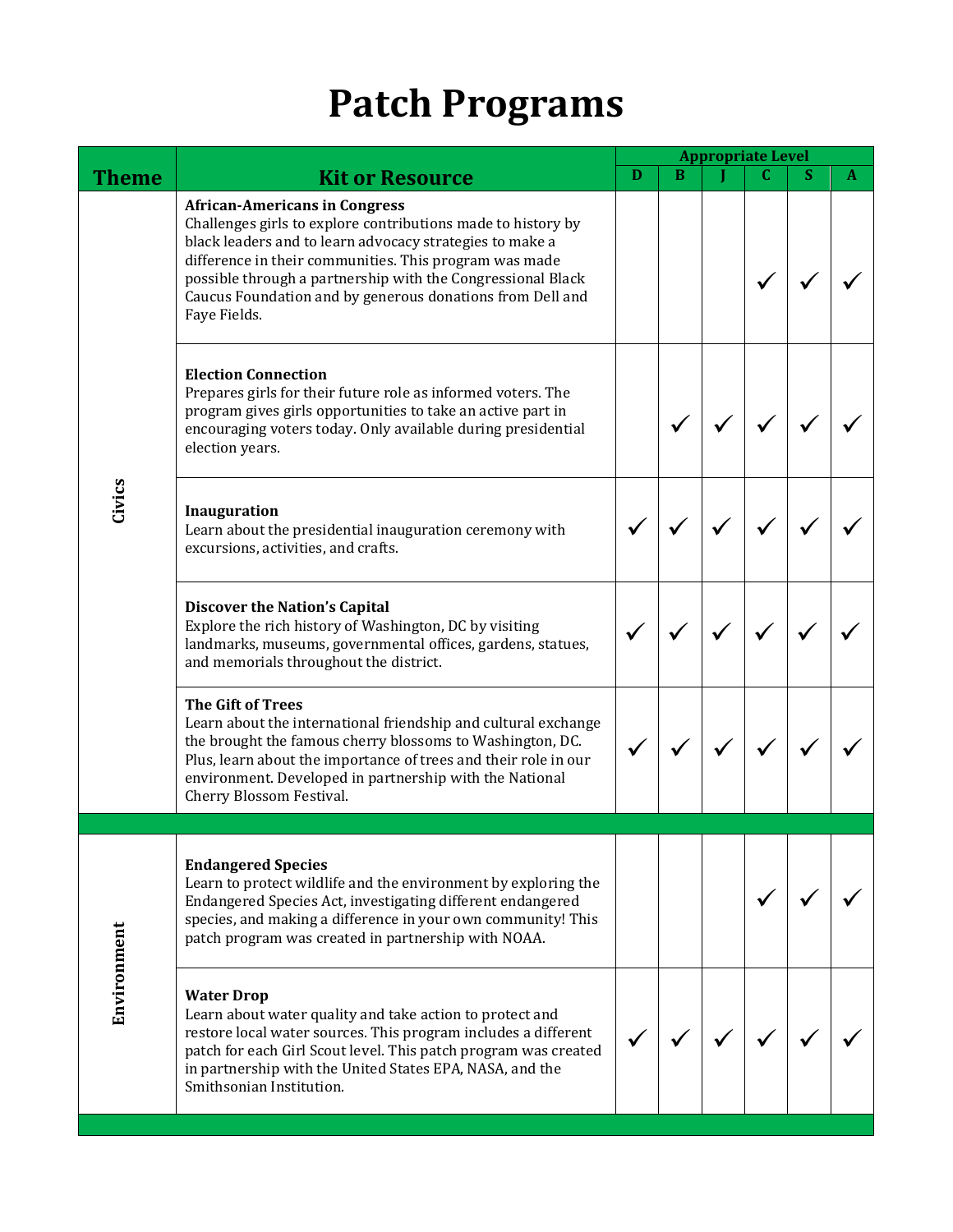| <b>Be Prepared: Emergency Preparedness</b><br>Every girl scout should know how to be prepared, identify<br>potential hazards, and respond to emergencies! Learn<br>everything you need to know with this patch program created<br>in partnership with FEMA.                                                                              |  |  |  |
|------------------------------------------------------------------------------------------------------------------------------------------------------------------------------------------------------------------------------------------------------------------------------------------------------------------------------------------|--|--|--|
| <b>FARE: Food Allergy Research and Education</b><br>Learn about the nine major food allergens, facts and myths<br>about allergies, and how to make the world a safer place for<br>those with food allergies.                                                                                                                             |  |  |  |
| <b>Grow Strong</b><br>Helps girls develop healthy habits that will keep them growing<br>strong throughout their lives. Topics include healthy eating,<br>exercise, self esteem, and emotional wellbeing. Created in<br>partnership with CareFirst. Program kits are available to help<br>facilitate each level of the Grow Strong patch! |  |  |  |
| <b>Sports Awareness</b><br>Try many different sports and find the one you love! Plus, you'll<br>practice teamwork, organization, cooperation, and healthy<br>living.                                                                                                                                                                     |  |  |  |
| <b>Sun Safety</b><br>Educate yourself on how to have fun in the sun while staying<br>safe from harmful UV rays. Educate your community and help                                                                                                                                                                                          |  |  |  |
| everyone to practice sun safety! Made in partnership with the<br>Gendell Family Foundation.                                                                                                                                                                                                                                              |  |  |  |
|                                                                                                                                                                                                                                                                                                                                          |  |  |  |
| <b>CHICAS: Discovering Hispanic Heritage</b><br>This patch program is designed to help Girl Scouts of all<br>cultures develop an understanding and appreciation of<br>Hispanic and Latin American cultures.                                                                                                                              |  |  |  |
| <b>Including ALL Girls</b><br>Educates girls about acceptance, inclusion, and how they can<br>include girls with disabilities and differences in all aspects of<br>Girl Scouts. Created in partnership with Mitsubishi Electric<br>American Foundation.                                                                                  |  |  |  |